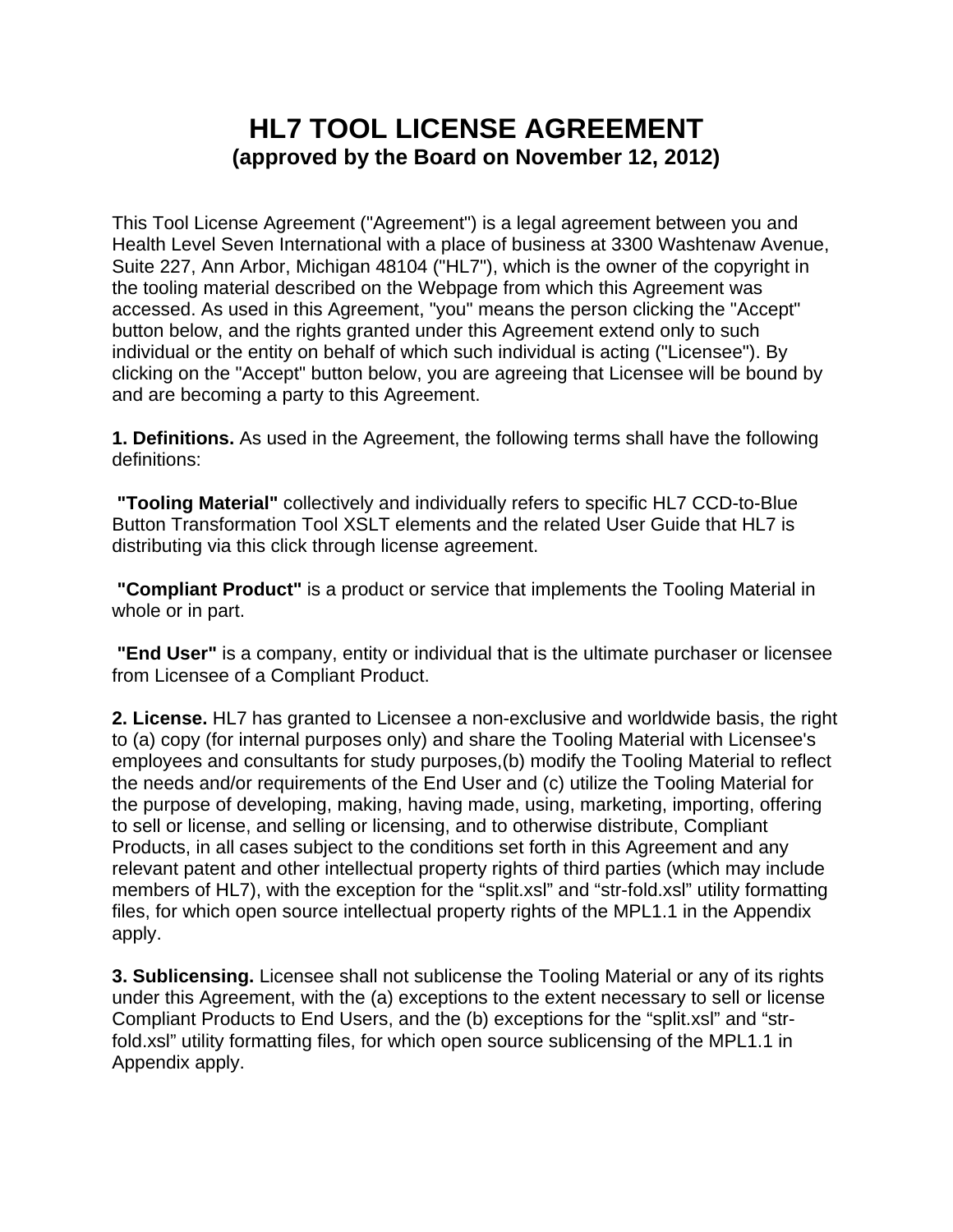**4. Restrictions.** As between the parties, title, ownership rights, and intellectual property rights in and to the Tooling Material, and any copies or portions thereof, shall remain in Company and its suppliers or licensors, with the exception for the "split.xsl" and "str-fold.xsl" utility formatting files, for which open source restrictions of the MPL1.1 in the Appendix apply . You understand that Company may modify or discontinue offering the Tooling Material at any time. The Tooling Material is protected by the copyright laws of the United States and international copyright treaties. This Agreement does not give You any rights not expressly granted herein**.** 

5.0 Support and Upgrades. This Agreement does not entitle You to any support, upgrades, patches, enhancements, or fixes for the Tooling Material (collectively, 'Support'). Any such Support for the Tooling Material that may be made available by Company shall become part of the Tooling Material and subject to this Agreement.

6.0 Indemnity. You agree that Company shall have no liability whatsoever for any use You make of the Tooling Material. You hereby agree to indemnify and hold harmless Company from any and all damages, liability, costs, and expenses (including attorney's fees) arising from claims related to Your use, and Your customers' use, of the Tooling Material.

**7. No Warranties.** THE TOOLING MATERIAL IS PROVIDED "AS IS", WITHOUT WARRANTY OF ANY KIND, EXPRESS OR IMPLIED, INCLUDING BUT NOT LIMITED TO WARRANTIES OF MERCHANTABILITY, FITNESS FOR A PARTICULAR PURPOSE, ACCURACY, COMPLETENESS AND NONINFRINGEMENT OF THIRD PARTY RIGHTS. IN NO EVENT SHALL HL7, ITS MEMBERS OR ITS CONTRIBUTORS BE LIABLE FOR ANY CLAIM, OR ANY DIRECT, SPECIAL, INDIRECT OR CONSEQUENTIAL DAMAGES, OR ANY DAMAGES WHATSOEVER RESULTING FROM LOSS OF USE, DATA OR PROFITS, WHETHER IN AN ACTION OF CONTRACT, NEGLIGENCE OR OTHER TORTIOUS ACTION, ARISING OUT OF OR IN CONNECTION WITH THE USE OR PERFORMANCE OF THE MATERIAL.

**8. Third Party Rights.** Without limiting the generality of Section 4 above, HL7 ASSUMES NO RESPONSIBILITY TO COMPILE, CONFIRM, UPDATE OR MAKE PUBLIC ANY THIRD PARTY ASSERTIONS OF PATENT OR OTHER INTELLECTUAL PROPERTY RIGHTS THAT MIGHT BE INFRINGED BY ANY USE OR IMPLEMENTATION OF THE TOOLING MATERIAL. IF ANY SUCH RIGHTS ARE DESCRIBED ON THE MATERIAL, HL7 TAKES NO POSITION AS TO THE VALIDITY OR INVALIDITY OF SUCH ASSERTIONS, OR THAT ALL SUCH ASSERTIONS THAT HAVE OR MAY BE MADE ARE SO LISTED.

**9. Termination.** . In the event of a breach of this Agreement by Licensee, HL7 shall give Licensee written notice and an opportunity to cure. If the breach is not cured within thirty (30) days after written notice, or if the breach is of a nature that cannot be cured, then HL7 may immediately or thereafter terminate the License granted under this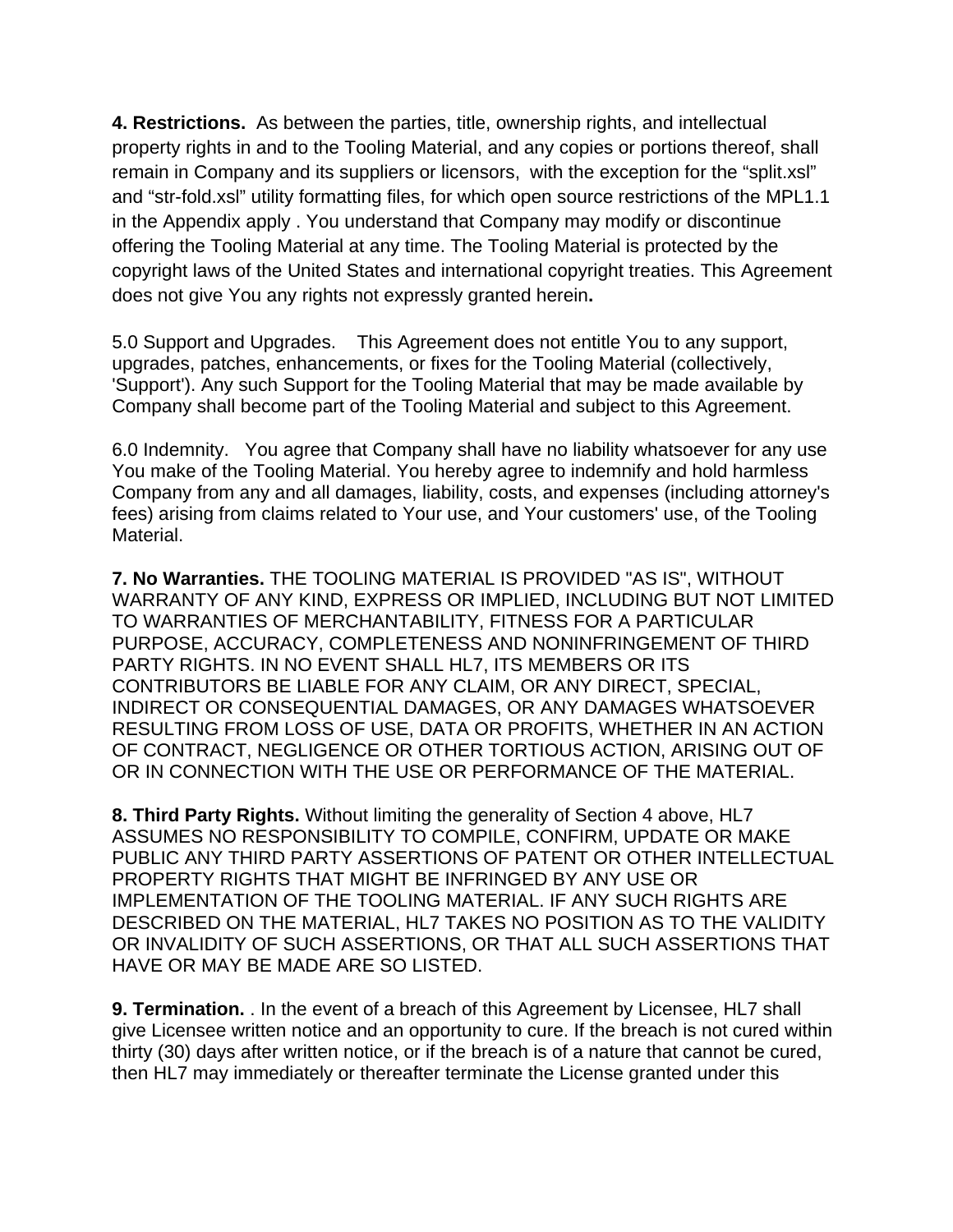Agreement without limiting HL7's rights to pursue other legal remedies in respect of such breach.

**10. Governing Law and Jurisdiction.** This Agreement shall be construed and interpreted under the internal laws of the State of Michigan and the federal laws of the United States of America, without giving effect to their principles of conflict of law HL7 and Licensee agree to submit to the jurisdiction of the courts within the State of Michigan in the United States of America and that any action to enforce the provisions of this Agreement shall be brought heard and determined exclusively in such courts.

**11. Entire Agreement.** This Agreement (and the open source license MPL1.1 in the appendix, for the "split.xsl" and "str-fold.xsl" files) constitutes the entire agreement and understanding between HL7 and Licensee regarding the subject matter contained herein; and no modification or waiver of this Agreement shall be binding unless it is in writing and signed by HL7.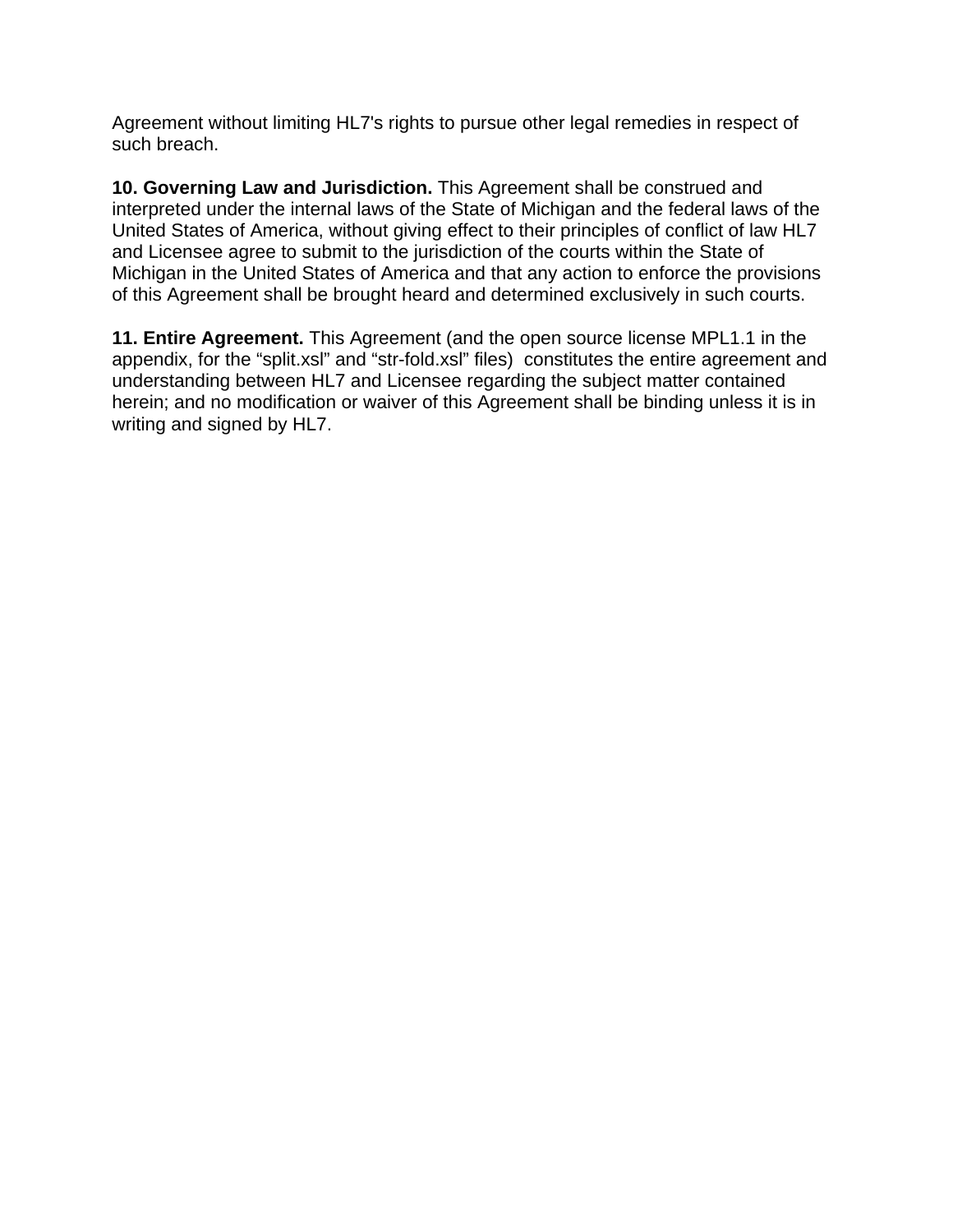# **APPENDIX**

Below are the MPL1.1 open source license terms, applicable to the "split.xsl" and "strfold.xsl" utility formatting files.

> MOZILLA PUBLIC LICENSE Version 1.1

> > ---------------

1. Definitions.

 1.0.1. "Commercial Use" means distribution or otherwise making the Covered Code available to a third party.

 1.1. "Contributor" means each entity that creates or contributes to the creation of Modifications.

 1.2. "Contributor Version" means the combination of the Original Code, prior Modifications used by a Contributor, and the Modifications made by that particular Contributor.

 1.3. "Covered Code" means the Original Code or Modifications or the combination of the Original Code and Modifications, in each case including portions thereof.

 1.4. "Electronic Distribution Mechanism" means a mechanism generally accepted in the software development community for the electronic transfer of data.

 1.5. "Executable" means Covered Code in any form other than Source Code.

 1.6. "Initial Developer" means the individual or entity identified as the Initial Developer in the Source Code notice required by Exhibit A.

 1.7. "Larger Work" means a work which combines Covered Code or portions thereof with code not governed by the terms of this License.

1.8. "License" means this document.

 1.8.1. "Licensable" means having the right to grant, to the maximum extent possible, whether at the time of the initial grant or subsequently acquired, any and all of the rights conveyed herein.

 1.9. "Modifications" means any addition to or deletion from the substance or structure of either the Original Code or any previous Modifications. When Covered Code is released as a series of files, a Modification is:

 A. Any addition to or deletion from the contents of a file containing Original Code or previous Modifications.

 B. Any new file that contains any part of the Original Code or previous Modifications.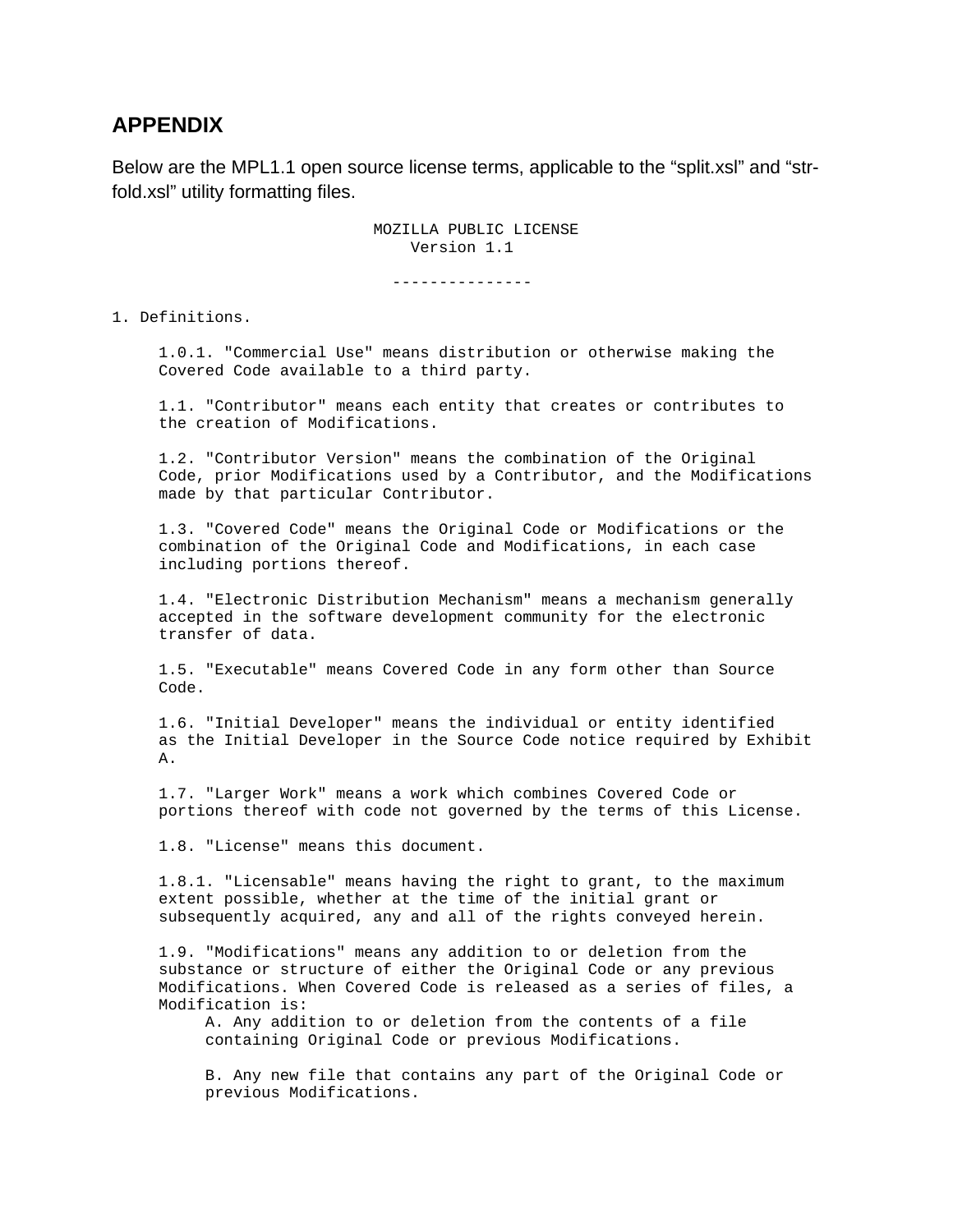1.10. "Original Code" means Source Code of computer software code which is described in the Source Code notice required by Exhibit A as Original Code, and which, at the time of its release under this License is not already Covered Code governed by this License.

 1.10.1. "Patent Claims" means any patent claim(s), now owned or hereafter acquired, including without limitation, method, process, and apparatus claims, in any patent Licensable by grantor.

 1.11. "Source Code" means the preferred form of the Covered Code for making modifications to it, including all modules it contains, plus any associated interface definition files, scripts used to control compilation and installation of an Executable, or source code differential comparisons against either the Original Code or another well known, available Covered Code of the Contributor's choice. The Source Code can be in a compressed or archival form, provided the appropriate decompression or de-archiving software is widely available for no charge.

 1.12. "You" (or "Your") means an individual or a legal entity exercising rights under, and complying with all of the terms of, this License or a future version of this License issued under Section 6.1. For legal entities, "You" includes any entity which controls, is controlled by, or is under common control with You. For purposes of this definition, "control" means (a) the power, direct or indirect, to cause the direction or management of such entity, whether by contract or otherwise, or (b) ownership of more than fifty percent (50%) of the outstanding shares or beneficial ownership of such entity.

2. Source Code License.

 2.1. The Initial Developer Grant. The Initial Developer hereby grants You a world-wide, royalty-free, non-exclusive license, subject to third party intellectual property claims:

 (a) under intellectual property rights (other than patent or trademark) Licensable by Initial Developer to use, reproduce, modify, display, perform, sublicense and distribute the Original Code (or portions thereof) with or without Modifications, and/or as part of a Larger Work; and

 (b) under Patents Claims infringed by the making, using or selling of Original Code, to make, have made, use, practice, sell, and offer for sale, and/or otherwise dispose of the Original Code (or portions thereof).

 (c) the licenses granted in this Section 2.1(a) and (b) are effective on the date Initial Developer first distributes Original Code under the terms of this License.

 (d) Notwithstanding Section 2.1(b) above, no patent license is granted: 1) for code that You delete from the Original Code; 2) separate from the Original Code; or 3) for infringements caused by: i) the modification of the Original Code or ii) the combination of the Original Code with other software or devices.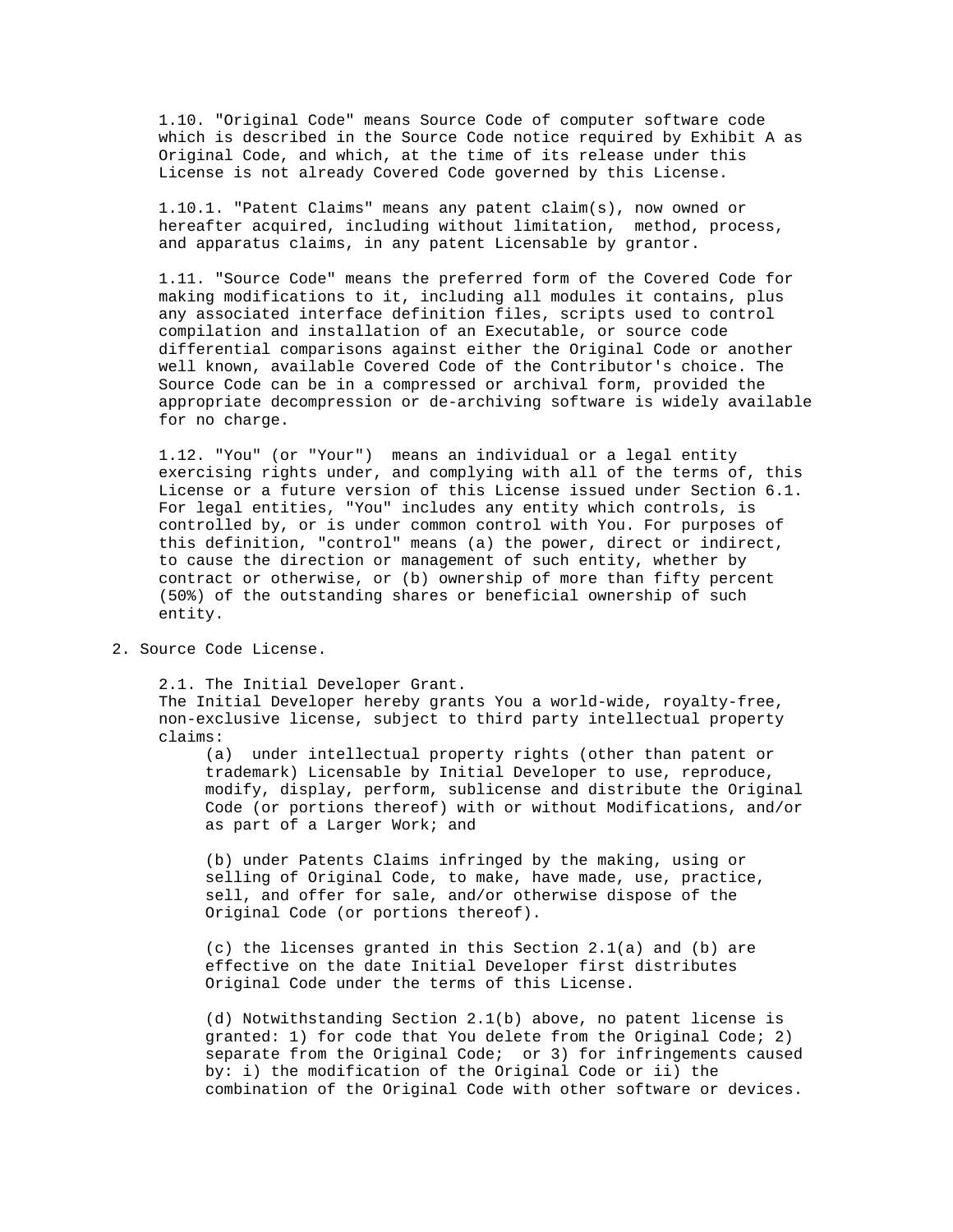2.2. Contributor Grant. Subject to third party intellectual property claims, each Contributor hereby grants You a world-wide, royalty-free, non-exclusive license

 (a) under intellectual property rights (other than patent or trademark) Licensable by Contributor, to use, reproduce, modify, display, perform, sublicense and distribute the Modifications created by such Contributor (or portions thereof) either on an unmodified basis, with other Modifications, as Covered Code and/or as part of a Larger Work; and

 (b) under Patent Claims infringed by the making, using, or selling of Modifications made by that Contributor either alone and/or in combination with its Contributor Version (or portions of such combination), to make, use, sell, offer for sale, have made, and/or otherwise dispose of: 1) Modifications made by that Contributor (or portions thereof); and 2) the combination of Modifications made by that Contributor with its Contributor Version (or portions of such combination).

 (c) the licenses granted in Sections 2.2(a) and 2.2(b) are effective on the date Contributor first makes Commercial Use of the Covered Code.

 (d) Notwithstanding Section 2.2(b) above, no patent license is granted: 1) for any code that Contributor has deleted from the Contributor Version; 2) separate from the Contributor Version; 3) for infringements caused by: i) third party modifications of Contributor Version or ii) the combination of Modifications made by that Contributor with other software (except as part of the Contributor Version) or other devices; or 4) under Patent Claims infringed by Covered Code in the absence of Modifications made by that Contributor.

3. Distribution Obligations.

#### 3.1. Application of License.

 The Modifications which You create or to which You contribute are governed by the terms of this License, including without limitation Section 2.2. The Source Code version of Covered Code may be distributed only under the terms of this License or a future version of this License released under Section 6.1, and You must include a copy of this License with every copy of the Source Code You distribute. You may not offer or impose any terms on any Source Code version that alters or restricts the applicable version of this License or the recipients' rights hereunder. However, You may include an additional document offering the additional rights described in Section 3.5.

# 3.2. Availability of Source Code.

 Any Modification which You create or to which You contribute must be made available in Source Code form under the terms of this License either on the same media as an Executable version or via an accepted Electronic Distribution Mechanism to anyone to whom you made an Executable version available; and if made available via Electronic Distribution Mechanism, must remain available for at least twelve (12) months after the date it initially became available, or at least six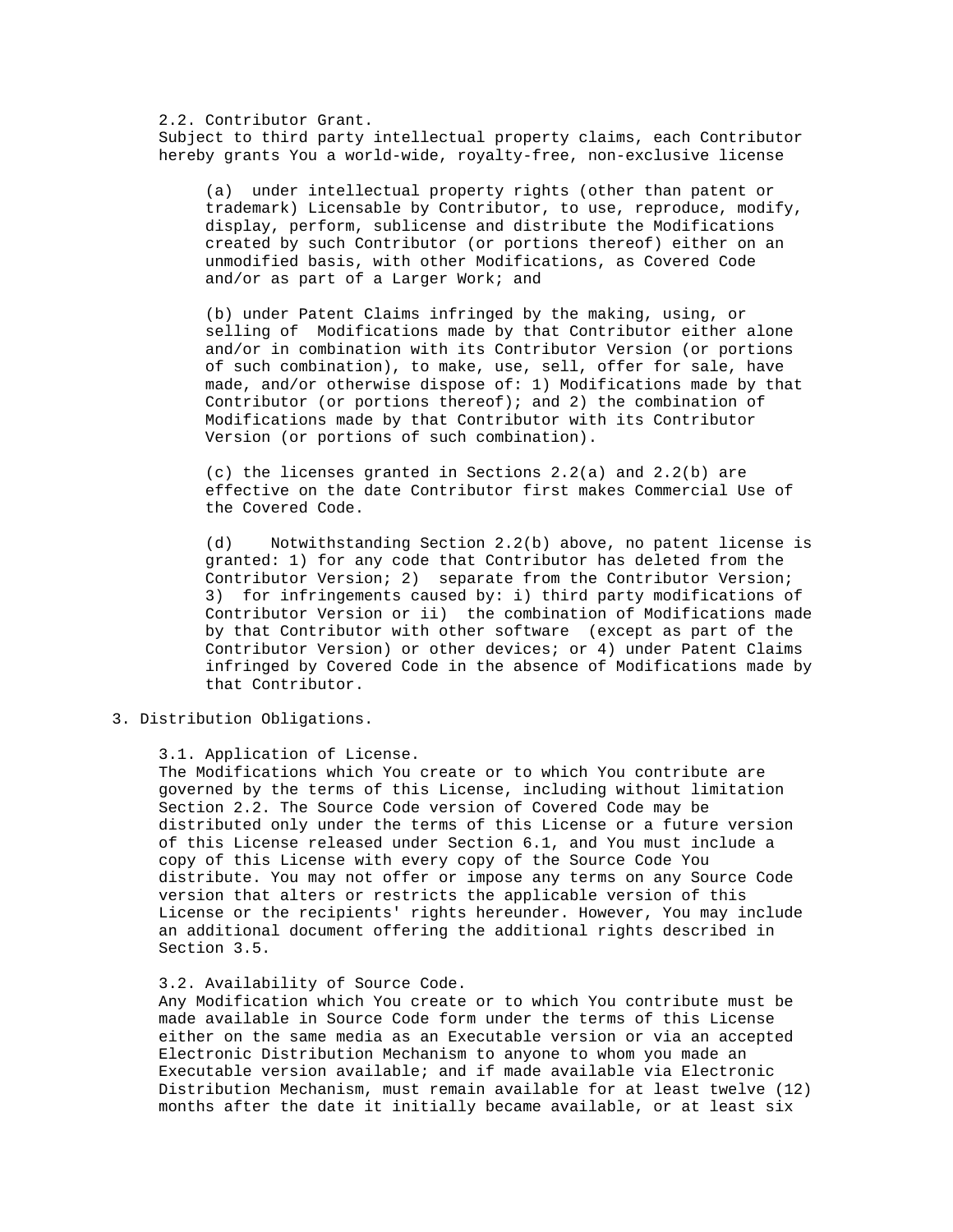(6) months after a subsequent version of that particular Modification has been made available to such recipients. You are responsible for ensuring that the Source Code version remains available even if the Electronic Distribution Mechanism is maintained by a third party.

# 3.3. Description of Modifications.

 You must cause all Covered Code to which You contribute to contain a file documenting the changes You made to create that Covered Code and the date of any change. You must include a prominent statement that the Modification is derived, directly or indirectly, from Original Code provided by the Initial Developer and including the name of the Initial Developer in (a) the Source Code, and (b) in any notice in an Executable version or related documentation in which You describe the origin or ownership of the Covered Code.

# 3.4. Intellectual Property Matters

#### (a) Third Party Claims.

 If Contributor has knowledge that a license under a third party's intellectual property rights is required to exercise the rights granted by such Contributor under Sections 2.1 or 2.2, Contributor must include a text file with the Source Code distribution titled "LEGAL" which describes the claim and the party making the claim in sufficient detail that a recipient will know whom to contact. If Contributor obtains such knowledge after the Modification is made available as described in Section 3.2, Contributor shall promptly modify the LEGAL file in all copies Contributor makes available thereafter and shall take other steps (such as notifying appropriate mailing lists or newsgroups) reasonably calculated to inform those who received the Covered Code that new knowledge has been obtained.

# (b) Contributor APIs.

 If Contributor's Modifications include an application programming interface and Contributor has knowledge of patent licenses which are reasonably necessary to implement that API, Contributor must also include this information in the LEGAL file.

#### (c) Representations.

 Contributor represents that, except as disclosed pursuant to Section 3.4(a) above, Contributor believes that Contributor's Modifications are Contributor's original creation(s) and/or Contributor has sufficient rights to grant the rights conveyed by this License.

## 3.5. Required Notices.

 You must duplicate the notice in Exhibit A in each file of the Source Code. If it is not possible to put such notice in a particular Source Code file due to its structure, then You must include such notice in a location (such as a relevant directory) where a user would be likely to look for such a notice. If You created one or more Modification(s) You may add your name as a Contributor to the notice described in Exhibit A. You must also duplicate this License in any documentation for the Source Code where You describe recipients' rights or ownership rights relating to Covered Code. You may choose to offer, and to charge a fee for, warranty, support, indemnity or liability obligations to one or more recipients of Covered Code. However, You may do so only on Your own behalf, and not on behalf of the Initial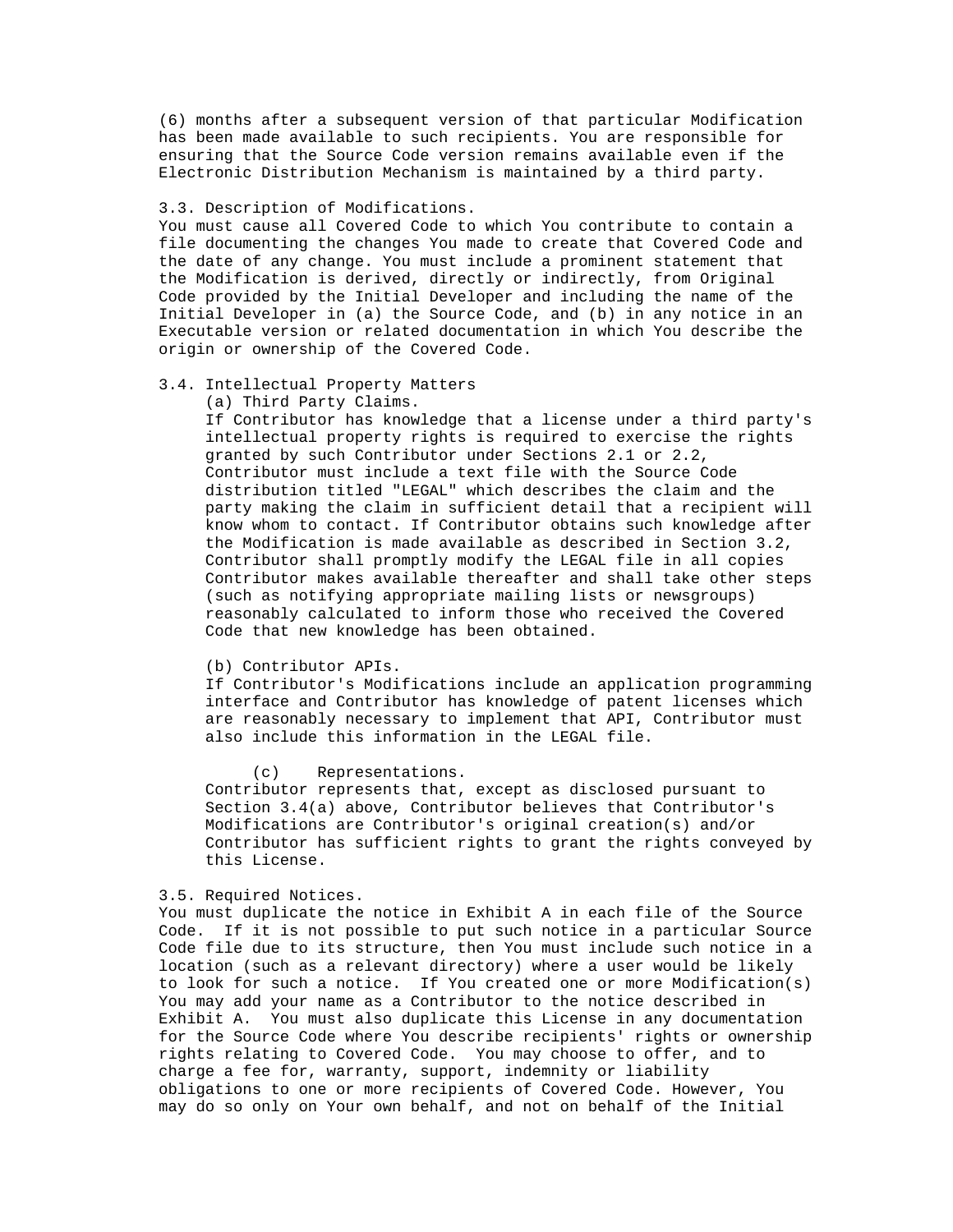Developer or any Contributor. You must make it absolutely clear than any such warranty, support, indemnity or liability obligation is offered by You alone, and You hereby agree to indemnify the Initial Developer and every Contributor for any liability incurred by the Initial Developer or such Contributor as a result of warranty, support, indemnity or liability terms You offer.

# 3.6. Distribution of Executable Versions.

 You may distribute Covered Code in Executable form only if the requirements of Section 3.1-3.5 have been met for that Covered Code, and if You include a notice stating that the Source Code version of the Covered Code is available under the terms of this License, including a description of how and where You have fulfilled the obligations of Section 3.2. The notice must be conspicuously included in any notice in an Executable version, related documentation or collateral in which You describe recipients' rights relating to the Covered Code. You may distribute the Executable version of Covered Code or ownership rights under a license of Your choice, which may contain terms different from this License, provided that You are in compliance with the terms of this License and that the license for the Executable version does not attempt to limit or alter the recipient's rights in the Source Code version from the rights set forth in this License. If You distribute the Executable version under a different license You must make it absolutely clear that any terms which differ from this License are offered by You alone, not by the Initial Developer or any Contributor. You hereby agree to indemnify the Initial Developer and every Contributor for any liability incurred by the Initial Developer or such Contributor as a result of any such terms You offer.

# 3.7. Larger Works.

 You may create a Larger Work by combining Covered Code with other code not governed by the terms of this License and distribute the Larger Work as a single product. In such a case, You must make sure the requirements of this License are fulfilled for the Covered Code.

4. Inability to Comply Due to Statute or Regulation.

 If it is impossible for You to comply with any of the terms of this License with respect to some or all of the Covered Code due to statute, judicial order, or regulation then You must: (a) comply with the terms of this License to the maximum extent possible; and (b) describe the limitations and the code they affect. Such description must be included in the LEGAL file described in Section 3.4 and must be included with all distributions of the Source Code. Except to the extent prohibited by statute or regulation, such description must be sufficiently detailed for a recipient of ordinary skill to be able to understand it.

5. Application of this License.

 This License applies to code to which the Initial Developer has attached the notice in Exhibit A and to related Covered Code.

6. Versions of the License.

6.1. New Versions.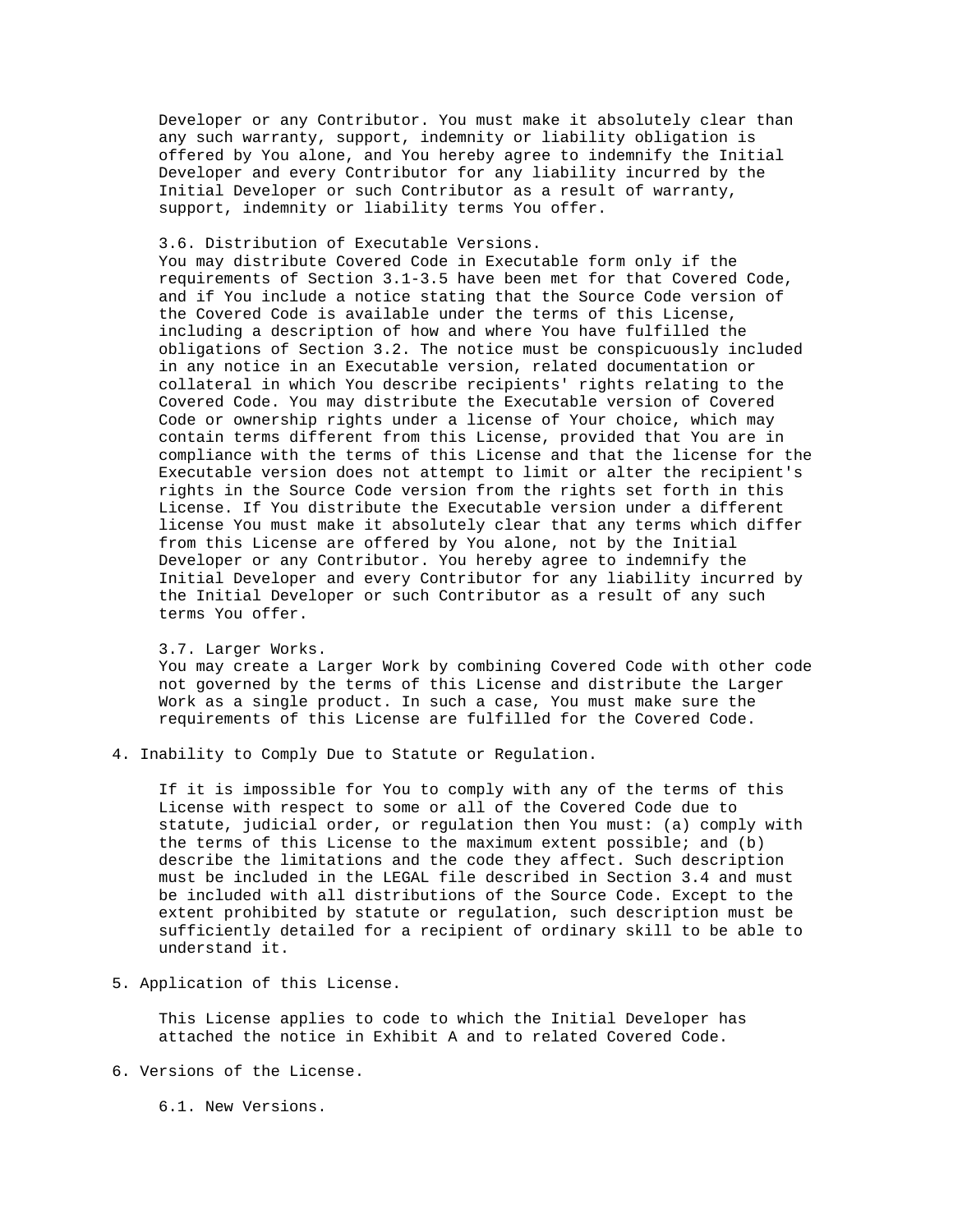Netscape Communications Corporation ("Netscape") may publish revised and/or new versions of the License from time to time. Each version will be given a distinguishing version number.

#### 6.2. Effect of New Versions.

 Once Covered Code has been published under a particular version of the License, You may always continue to use it under the terms of that version. You may also choose to use such Covered Code under the terms of any subsequent version of the License published by Netscape. No one other than Netscape has the right to modify the terms applicable to Covered Code created under this License.

#### 6.3. Derivative Works.

 If You create or use a modified version of this License (which you may only do in order to apply it to code which is not already Covered Code governed by this License), You must (a) rename Your license so that the phrases "Mozilla", "MOZILLAPL", "MOZPL", "Netscape", "MPL", "NPL" or any confusingly similar phrase do not appear in your license (except to note that your license differs from this License) and (b) otherwise make it clear that Your version of the license contains terms which differ from the Mozilla Public License and Netscape Public License. (Filling in the name of the Initial Developer, Original Code or Contributor in the notice described in Exhibit A shall not of themselves be deemed to be modifications of this License.)

7. DISCLAIMER OF WARRANTY.

 COVERED CODE IS PROVIDED UNDER THIS LICENSE ON AN "AS IS" BASIS, WITHOUT WARRANTY OF ANY KIND, EITHER EXPRESSED OR IMPLIED, INCLUDING, WITHOUT LIMITATION, WARRANTIES THAT THE COVERED CODE IS FREE OF DEFECTS, MERCHANTABLE, FIT FOR A PARTICULAR PURPOSE OR NON-INFRINGING. THE ENTIRE RISK AS TO THE QUALITY AND PERFORMANCE OF THE COVERED CODE IS WITH YOU. SHOULD ANY COVERED CODE PROVE DEFECTIVE IN ANY RESPECT, YOU (NOT THE INITIAL DEVELOPER OR ANY OTHER CONTRIBUTOR) ASSUME THE COST OF ANY NECESSARY SERVICING, REPAIR OR CORRECTION. THIS DISCLAIMER OF WARRANTY CONSTITUTES AN ESSENTIAL PART OF THIS LICENSE. NO USE OF ANY COVERED CODE IS AUTHORIZED HEREUNDER EXCEPT UNDER THIS DISCLAIMER.

# 8. TERMINATION.

 8.1. This License and the rights granted hereunder will terminate automatically if You fail to comply with terms herein and fail to cure such breach within 30 days of becoming aware of the breach. All sublicenses to the Covered Code which are properly granted shall survive any termination of this License. Provisions which, by their nature, must remain in effect beyond the termination of this License shall survive.

 8.2. If You initiate litigation by asserting a patent infringement claim (excluding declatory judgment actions) against Initial Developer or a Contributor (the Initial Developer or Contributor against whom You file such action is referred to as "Participant") alleging that:

 (a) such Participant's Contributor Version directly or indirectly infringes any patent, then any and all rights granted by such Participant to You under Sections 2.1 and/or 2.2 of this License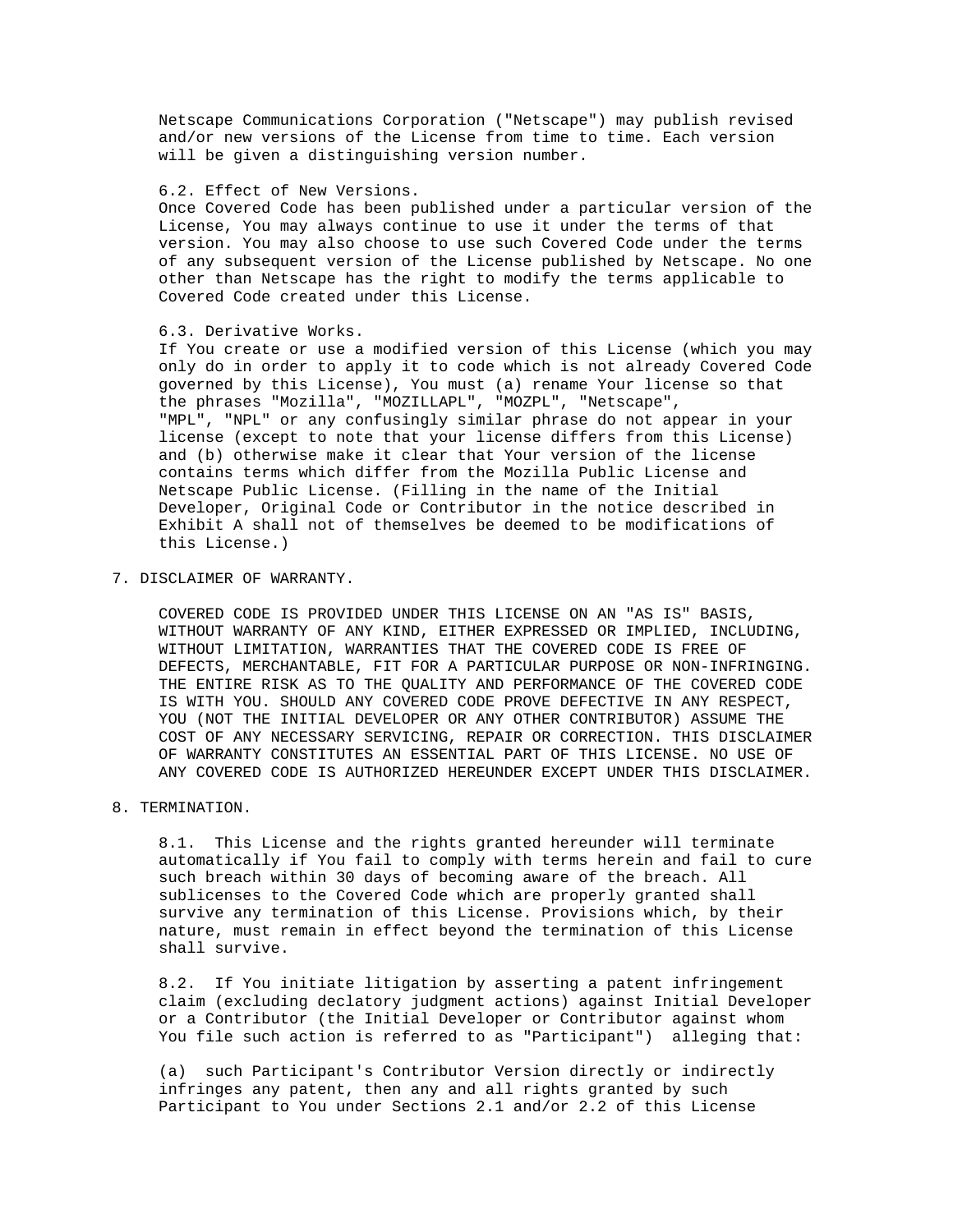shall, upon 60 days notice from Participant terminate prospectively, unless if within 60 days after receipt of notice You either: (i) agree in writing to pay Participant a mutually agreeable reasonable royalty for Your past and future use of Modifications made by such Participant, or (ii) withdraw Your litigation claim with respect to the Contributor Version against such Participant. If within 60 days of notice, a reasonable royalty and payment arrangement are not mutually agreed upon in writing by the parties or the litigation claim is not withdrawn, the rights granted by Participant to You under Sections 2.1 and/or 2.2 automatically terminate at the expiration of the 60 day notice period specified above.

 (b) any software, hardware, or device, other than such Participant's Contributor Version, directly or indirectly infringes any patent, then any rights granted to You by such Participant under Sections 2.1(b) and 2.2(b) are revoked effective as of the date You first made, used, sold, distributed, or had made, Modifications made by that Participant.

 8.3. If You assert a patent infringement claim against Participant alleging that such Participant's Contributor Version directly or indirectly infringes any patent where such claim is resolved (such as by license or settlement) prior to the initiation of patent infringement litigation, then the reasonable value of the licenses granted by such Participant under Sections 2.1 or 2.2 shall be taken into account in determining the amount or value of any payment or license.

 8.4. In the event of termination under Sections 8.1 or 8.2 above, all end user license agreements (excluding distributors and resellers) which have been validly granted by You or any distributor hereunder prior to termination shall survive termination.

9. LIMITATION OF LIABILITY.

 UNDER NO CIRCUMSTANCES AND UNDER NO LEGAL THEORY, WHETHER TORT (INCLUDING NEGLIGENCE), CONTRACT, OR OTHERWISE, SHALL YOU, THE INITIAL DEVELOPER, ANY OTHER CONTRIBUTOR, OR ANY DISTRIBUTOR OF COVERED CODE, OR ANY SUPPLIER OF ANY OF SUCH PARTIES, BE LIABLE TO ANY PERSON FOR ANY INDIRECT, SPECIAL, INCIDENTAL, OR CONSEQUENTIAL DAMAGES OF ANY CHARACTER INCLUDING, WITHOUT LIMITATION, DAMAGES FOR LOSS OF GOODWILL, WORK STOPPAGE, COMPUTER FAILURE OR MALFUNCTION, OR ANY AND ALL OTHER COMMERCIAL DAMAGES OR LOSSES, EVEN IF SUCH PARTY SHALL HAVE BEEN INFORMED OF THE POSSIBILITY OF SUCH DAMAGES. THIS LIMITATION OF LIABILITY SHALL NOT APPLY TO LIABILITY FOR DEATH OR PERSONAL INJURY RESULTING FROM SUCH PARTY'S NEGLIGENCE TO THE EXTENT APPLICABLE LAW PROHIBITS SUCH LIMITATION. SOME JURISDICTIONS DO NOT ALLOW THE EXCLUSION OR LIMITATION OF INCIDENTAL OR CONSEQUENTIAL DAMAGES, SO THIS EXCLUSION AND LIMITATION MAY NOT APPLY TO YOU.

#### 10. U.S. GOVERNMENT END USERS.

 The Covered Code is a "commercial item," as that term is defined in 48 C.F.R. 2.101 (Oct. 1995), consisting of "commercial computer software" and "commercial computer software documentation," as such terms are used in 48 C.F.R. 12.212 (Sept. 1995). Consistent with 48 C.F.R. 12.212 and 48 C.F.R. 227.7202-1 through 227.7202-4 (June 1995),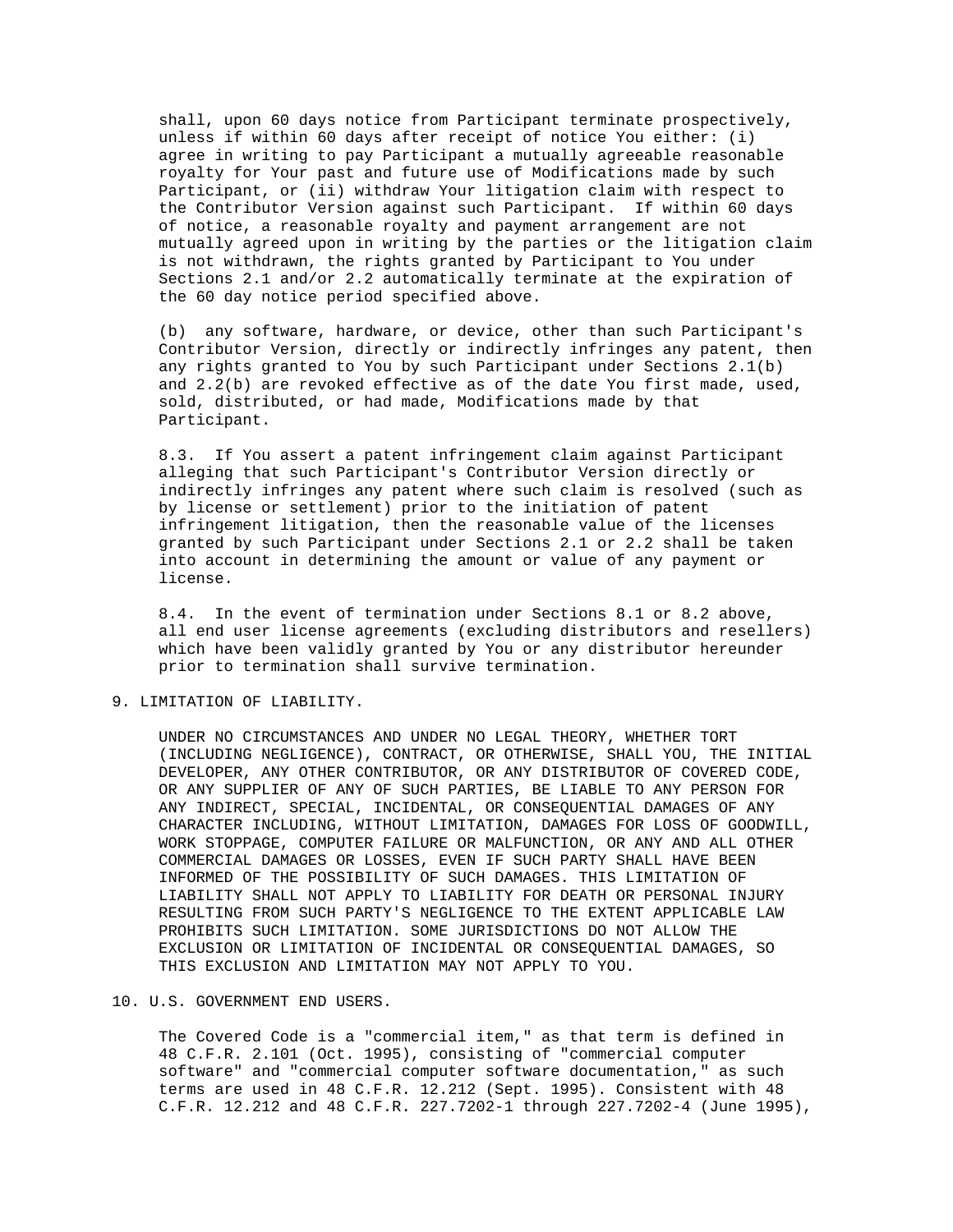all U.S. Government End Users acquire Covered Code with only those rights set forth herein.

11. MISCELLANEOUS.

 This License represents the complete agreement concerning subject matter hereof. If any provision of this License is held to be unenforceable, such provision shall be reformed only to the extent necessary to make it enforceable. This License shall be governed by California law provisions (except to the extent applicable law, if any, provides otherwise), excluding its conflict-of-law provisions. With respect to disputes in which at least one party is a citizen of, or an entity chartered or registered to do business in the United States of America, any litigation relating to this License shall be subject to the jurisdiction of the Federal Courts of the Northern District of California, with venue lying in Santa Clara County, California, with the losing party responsible for costs, including without limitation, court costs and reasonable attorneys' fees and expenses. The application of the United Nations Convention on Contracts for the International Sale of Goods is expressly excluded. Any law or regulation which provides that the language of a contract shall be construed against the drafter shall not apply to this License.

12. RESPONSIBILITY FOR CLAIMS.

 As between Initial Developer and the Contributors, each party is responsible for claims and damages arising, directly or indirectly, out of its utilization of rights under this License and You agree to work with Initial Developer and Contributors to distribute such responsibility on an equitable basis. Nothing herein is intended or shall be deemed to constitute any admission of liability.

13. MULTIPLE-LICENSED CODE.

 Initial Developer may designate portions of the Covered Code as "Multiple-Licensed". "Multiple-Licensed" means that the Initial Developer permits you to utilize portions of the Covered Code under Your choice of the NPL or the alternative licenses, if any, specified by the Initial Developer in the file described in Exhibit A.

EXHIBIT A -Mozilla Public License.

 ``The contents of this file are subject to the Mozilla Public License Version 1.1 (the "License"); you may not use this file except in compliance with the License. You may obtain a copy of the License at http://www.mozilla.org/MPL/

 Software distributed under the License is distributed on an "AS IS" basis, WITHOUT WARRANTY OF ANY KIND, either express or implied. See the License for the specific language governing rights and limitations under the License.

The Original Code is

|  |  | The Initial Developer of the Original Code is |  |  |               |  |
|--|--|-----------------------------------------------|--|--|---------------|--|
|  |  | Portions created by                           |  |  | are Copyright |  |